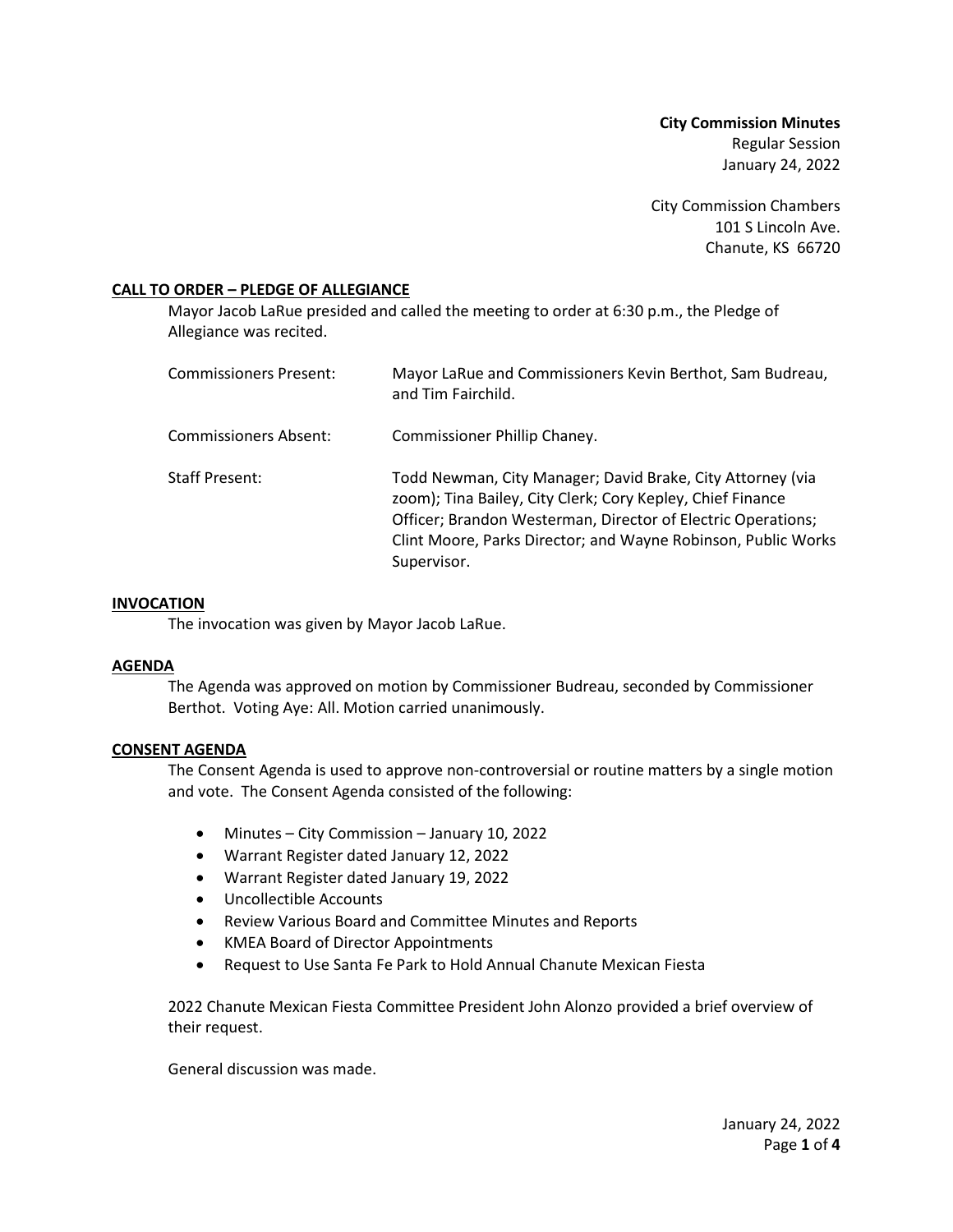Motion made by Commissioner Berthot, seconded by Commissioner Fairchild, to approve the Consent Agenda. Voting Aye: All. Motion carried unanimously.

#### **PUBLIC COMMENTS**

None

#### **CITY MANAGER'S REPORT**

City Manager Todd Newman gave his report on City activities and operations. Items reported on included an update on material lead times for City projects.

# **NEW BUSINESS**

# **MINIATURE GOLF COURSE**

A Chanute Safari Mini Golf Course has long been a discussion item at Parks Advisory Board meetings, Chamber Tourism Committee meetings and within the community. As the result of potential funding from a new State tourism grant, this project has the possibility of becoming a reality. The Chanute Safari Mini Golf Course would be located on an expanse of City owned land next door to the historic depot building, which houses the Martin and Osa Johnson Safari Museum and Chanute Public Library.

Project organizers have requested that \$13,200 be funded out of the Transient Guest Tax to provide for the design of the course in order to have the necessary details to include in the grant request. The grant request deadline is March 11, 2022.

Project organizers Nancy Issacs and Deb Shields provided a brief overview of their request.

General discussion was made. Comments were made by City Manager Todd Newman.

Motion made by Commissioner Budreau, seconded by Commissioner Fairchild, to approve the funding request for the project design work in the amount of \$13,200 and funded by the Transient Guest Tax. Voting Aye: All. Motion carried unanimously.

#### **CONSIDER PURCHASE OF ADDITIONAL 5 MW WIND FARM ENERGY FROM EVERGY**

The City of Chanute electric utility has typically used a balanced portfolio of energy sources to meet its customers' needs. The City will have some long term baseload contracts which are supplemented with short term purchases and self-generation.

The City had 10 MW baseload with NextEra that expired at the beginning of this year. That contract was for approximately \$28.00 a MW and Evergy is offering 5 MW of wind farm energy at \$17.85/MWh. This purchase would last through December 30, 2033. This is one of the lower priced products that the City has seen over the years. The City already has an approved Master Purchase Agreement with Evergy in place.

Director of Electric Operations Brandon Westerman provided a brief overview of the proposed contract.

General discussion was made. Comments were made by City Manager Todd Newman and City Attorney David Brake.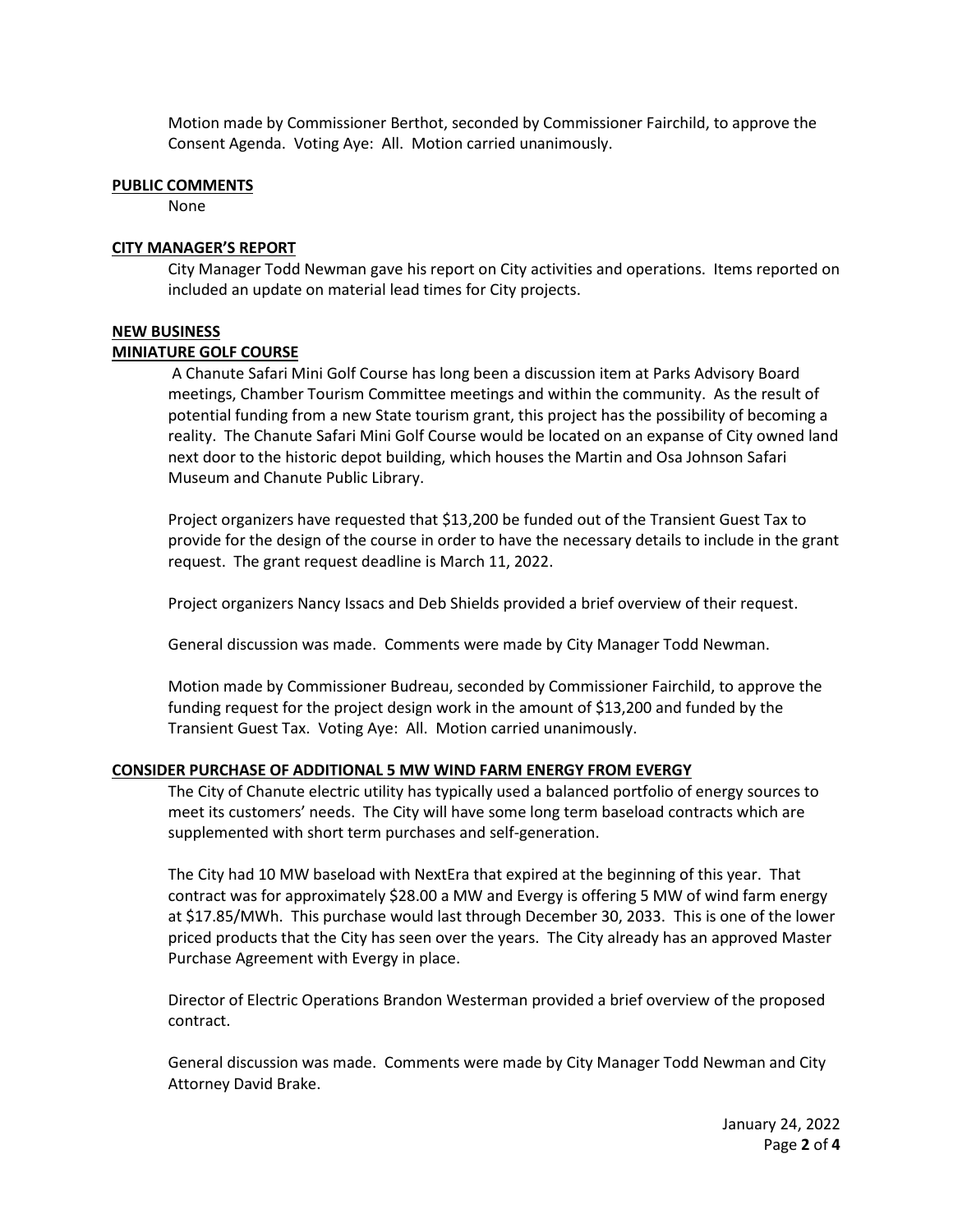Motion made by Commissioner Budreau, seconded by Commissioner Fairchild, to approve the purchase of 5 MW wind farm energy from Evergy as presented. Voting Aye: All. Motion carried unanimously.

# **CONSIDER PURCHASE OF LANDFILL BALER**

During the 2021 Budget Work Session City staff presented a new baler under the Capital Improvement Project segment of the meeting. The increase of Landfill rates was reviewed as an option to help offset the future purchase of a new baler.

During their regular meeting on August 9, 2021 the City Commission approved a rate increase to the landfill tonnage rates. The rate increase was projected to increase revenue by approximately \$120,000.00 for future debt service of a new baler.

The current baler was approved for purchase on March 24, 1994 for \$275,447.00. The baler has struggled the last couple of years to consistently perform its duties and has become a maintenance nightmare for our mechanics and welder. Repairs are having to be performed in house due to parts no longer being available due to the old age of the baler. The baler has been down for two (2) weeks and is completely torn apart at this time with some replacement parts being non-existent.

City staff received a bid on January 19, 2022 from Dehart Recycling Equipment in the amount of \$1,050,000.00 for a new baler. The bid is only good for 15 days with a lead time for delivery of 50 weeks. The proposed purchase of a new baler will be made out of Electric with a transfer coming out of Refuse in the amount of \$100,000.00 each year for the next ten (10) years.

Public Works Supervisor Wayne Robinson provided a brief overview of the Landfill baler.

General discussion was made. Comments were made by City Manager Todd Newman.

Motion made by Commissioner Budreau, seconded by Commissioner Berthot, to approve the purchase of a new baler for the Landfill in the amount of \$1,050,000.00 from DeHart Recycling Equipment as presented. Voting Aye: All. Motion carried unanimously.

# **PROPERTY RESOLUTION – 1101 NORTH STEUBEN PROPERTY RESOLUTION – 305 SOUTH CENTRAL PROPERTY RESOLUTION – 1026 SOUTH MALCOLM PROPERTY RESOLUTION – 1716 WEST MAIN PROPERTY RESOLUTION – 301 NORTH MALCOLM PROPERTY RESOLUTION – 106 SOUTH WILSON PROPERTY RESOLUTION – 1017 NORTH GARFIELD PROPERTY RESOLUTION – 208 SOUTH HIGHLAND**

Motion made by Commissioner Budreau, seconded by Commissioner Berthot, to adopt resolution declaring that the above properties are in violation of Chanute Municipal Codes and authorizing abatement of certain nuisances as presented. Voting Aye: All. Motion carried unanimously.